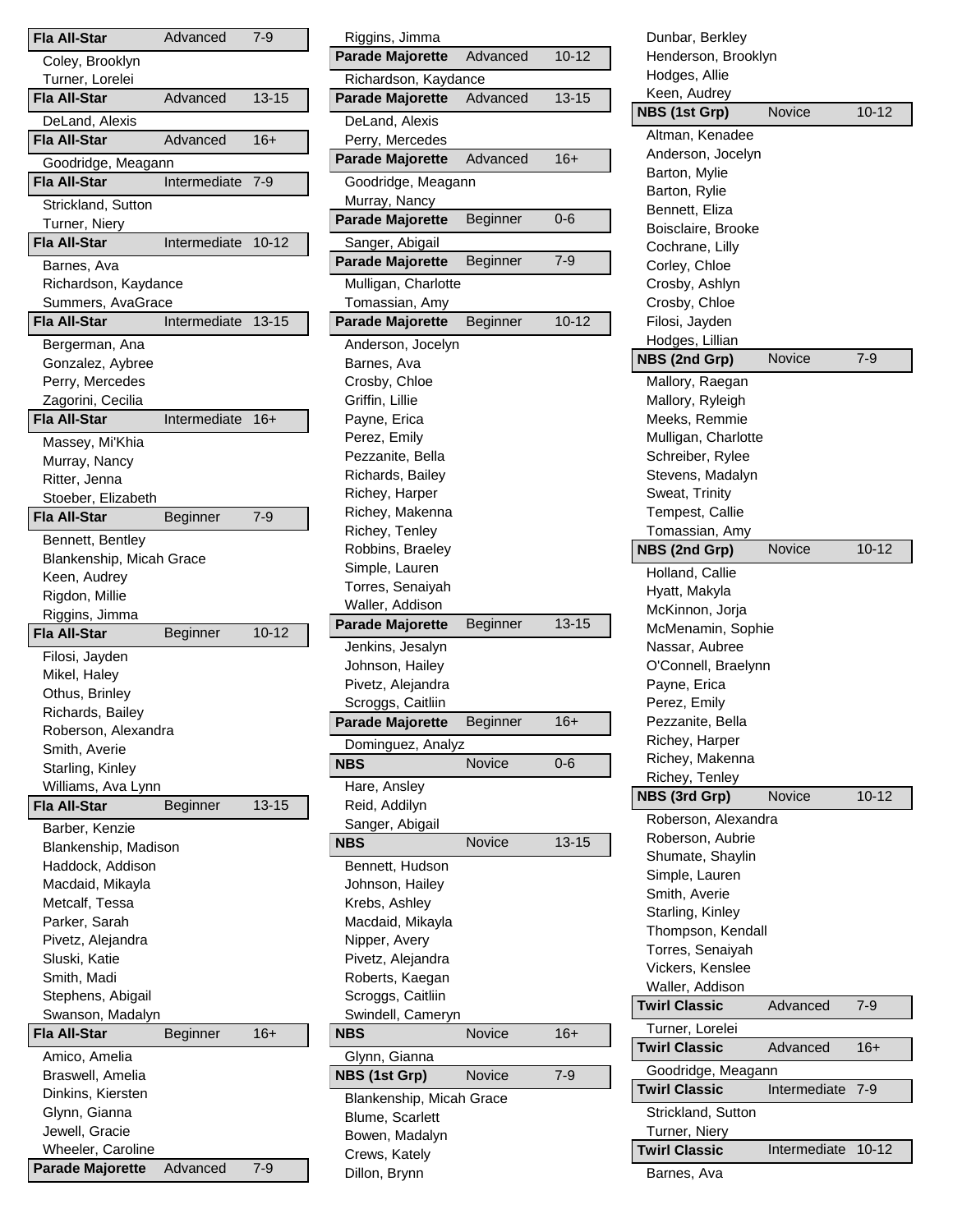| Richardson, Kaydance<br><b>Twirl Classic</b> | Intermediate      | $13 - 15$ |
|----------------------------------------------|-------------------|-----------|
|                                              |                   |           |
| Gonzalez, Aybree<br>Zagorini, Cecilia        |                   |           |
| <b>Twirl Classic</b>                         | Intermediate      | $16+$     |
| Murray, Nancy                                |                   |           |
| <b>Twirl Classic</b>                         | Beginner          | $7-9$     |
| Meeks, Remmie<br>Riggins, Jimma              |                   |           |
| <b>Twirl Classic</b>                         | Beginner          | $10 - 12$ |
| Grimes, Carlee                               |                   |           |
| Robbins, Braeley                             |                   |           |
| <b>Twirl Classic</b>                         | Beginner          | $13 - 15$ |
| Barber, Kenzie                               |                   |           |
| Bennett, Allison                             |                   |           |
| Blankenship, Madison                         |                   |           |
| Grimes, Caitlyn                              |                   |           |
| Lewis, Amber                                 |                   |           |
| Macdaid, Mikayla                             |                   |           |
| Ogle, Sarah                                  |                   |           |
| Roberts, Emma                                |                   |           |
| <b>Twirl Classic</b>                         | Beginner          | $16+$     |
| Jewell, Gracie                               |                   |           |
| Locke, Aidan                                 |                   |           |
| Queen                                        | All-Levels        | 0-6       |
| Hare, Ansley                                 |                   |           |
| Tessaro, Charlotte                           |                   |           |
| Queen                                        | <b>All-Levels</b> | $7 - 9$   |
|                                              |                   |           |
| Mulligan, Charlotte                          |                   |           |
| Stevens, Madalyn<br>Tessaro, Anna            |                   |           |
|                                              |                   |           |
| Turner, Lorelei<br>Queen                     | All-Levels        | $10 - 12$ |
|                                              |                   |           |
| McMenamin, Sophie                            |                   |           |
| Richey, Harper                               |                   |           |
| Richey, Makenna                              |                   |           |
| Richey, Tenley                               |                   |           |
| Smith, Averie                                |                   |           |
| Torres, Senaiyah                             |                   |           |
| Vickers, Kenslee                             |                   |           |
| Waller, Addison<br>Queen                     | <b>All-Levels</b> | $13 - 15$ |
|                                              |                   |           |
| Bergerman, Ana                               |                   |           |
| Parker, Sarah                                |                   |           |
| Swanson, Madalyn                             | All-Levels        | 16+       |
| Queen                                        |                   |           |
| Glynn, Gianna                                |                   |           |
| Model                                        | Advanced          | 7-9       |
| Coley, Brooklyn                              |                   |           |
| Riggins, Jimma                               |                   |           |
| Strickland, Sutton                           |                   |           |
| Turner, Lorelei                              |                   |           |
| Turner, Niery<br><b>Model</b>                | Advanced          | $10 - 12$ |
|                                              |                   |           |
| Combee, Ashley                               |                   |           |
| Othus, Brinley                               |                   |           |
| Richardson, Kaydance                         | Advanced          | $13 - 15$ |
| <b>Model</b>                                 |                   |           |

| Bergerman, Ana                    |          |           |
|-----------------------------------|----------|-----------|
| <b>Model</b>                      | Advanced | $16+$     |
| Amico, Amelia                     |          |           |
| Jewell, Gracie                    |          |           |
| Murray, Nancy                     |          |           |
| Ritter, Jenna                     |          |           |
| <b>Model</b>                      | Beginner | 7-9       |
| Bennett, Bentley                  |          |           |
| Mulligan, Charlotte               |          |           |
| Rigdon, Millie                    |          |           |
| <b>Model</b>                      | Beginner | $10 - 12$ |
| Cochrane, Lilly                   |          |           |
| Richards, Bailey                  |          |           |
| Richey, Harper<br>Richey, Makenna |          |           |
| Robbins, Braeley                  |          |           |
| Summers, AvaGrace                 |          |           |
| <b>Model</b>                      | Beginner | $13 - 15$ |
| Barber, Kenzie                    |          |           |
| Bennett, Allison                  |          |           |
| Blankenship, Madison              |          |           |
| Gonzalez, Aybree                  |          |           |
| Lewis, Amber                      |          |           |
| Metcalf, Tessa                    |          |           |
| Nipper, Avery                     |          |           |
| Parker, Sarah                     |          |           |
| Smith, Madi                       |          |           |
| <b>Model</b>                      | Beginner | $16+$     |
| Braswell, Amelia                  |          |           |
| Dominguez, Analyz                 |          |           |
| Wheeler, Caroline<br><b>Model</b> | Novice   | 0-6       |
|                                   |          |           |
| Hare, Ansley                      |          |           |
| Reid, Addilyn<br>Sanger, Abigail  |          |           |
| Tessaro, Charlotte                |          |           |
| Model                             | Novice   | 13-15     |
| Bennett, Hudson                   |          |           |
| Johnson, Hailey                   |          |           |
| Krebs, Ashley                     |          |           |
| Macdaid, Mikayla                  |          |           |
| Pivetz, Alejandra                 |          |           |
| Roberts, Kaegan                   |          |           |
| Scroggs, Caitliin                 |          |           |
| Swanson, Madalyn                  |          |           |
| Swindell, Cameryn                 |          |           |
| <b>Model</b>                      | Novice   | 16+       |
| Glynn, Gianna                     |          |           |
| Model (1st Grp)                   | Novice   | $7 - 9$   |
| Adams, Sadie                      |          |           |
| Adams, Sofie                      |          |           |
| Blankenship, Micah Grace          |          |           |
| <b>Blume, Scarlett</b>            |          |           |
| Bowen, Madalyn                    |          |           |
| Crews, Kately                     |          |           |
| Dillon, Brynn<br>Dunbar, Berkley  |          |           |
| Henderson, Brooklyn               |          |           |
| Model (1st Grp)                   | Novice   | $10 - 12$ |
|                                   |          |           |

| Altman, Kenadee                        |          |           |
|----------------------------------------|----------|-----------|
| Anderson, Jocelyn                      |          |           |
| Barton, Mylie                          |          |           |
| Barton, Rylie                          |          |           |
| Benfield, Lorelai                      |          |           |
| Bennett, Eliza                         |          |           |
| Boisclaire, Brooke                     |          |           |
| Cochrane, Lilly                        |          |           |
| Crosby, Chloe                          |          |           |
| Filosi, Jayden                         |          |           |
| Hodges, Lillian                        |          |           |
| Holland, Callie                        |          |           |
| Hyatt, Makyla                          |          |           |
| McKinnon, Jorja                        |          |           |
| Model (2nd grp)                        | Novice   | $7 - 9$   |
| Hodges, Allie                          |          |           |
| Keen, Audrey                           |          |           |
| Mallory, Raegan                        |          |           |
| Mallory, Ryleigh                       |          |           |
| Meeks, Remmie                          |          |           |
| Schreiber, Rylee                       |          |           |
| Stevens, Madalyn                       |          |           |
| Sweat, Trinity                         |          |           |
| Tempest, Callie                        |          |           |
| Tessaro, Anna                          |          |           |
| Model (2nd grp)                        | Novice   | $10 - 12$ |
| McMenamin, Sophie                      |          |           |
| Mikel, Haley                           |          |           |
| Payne, Erica                           |          |           |
| Pezzanite, Bella                       |          |           |
| Richey, Tenley                         |          |           |
| Roberson, Aubrie                       |          |           |
| Shumate, Shaylin                       |          |           |
| Simple, Lauren                         |          |           |
| Smith, Averie                          |          |           |
| Starling, Kinley                       |          |           |
| Thompson, Kendall                      |          |           |
| Vickers, Kenslee                       |          |           |
| Waller, Addison                        |          |           |
| <b>Basic</b>                           | Advanced | $10 - 12$ |
| Richardson, Kaydance                   |          |           |
| Basic                                  | Advanced | $13 - 15$ |
| Grimes, Caitlyn                        |          |           |
| Roberts, Emma                          |          |           |
| Basic                                  | Beginner | $7-9$     |
|                                        |          |           |
| Andrews, Kimber<br>Mulligan, Charlotte |          |           |
| Basic                                  | Beginner | $10 - 12$ |
|                                        |          |           |
| Cochrane, Lilly                        |          |           |
| Griffin, Lillie                        |          |           |
| Grimes, Carlee                         |          |           |
| Richards, Bailey                       |          |           |
| Robbins, Braeley                       |          |           |
|                                        |          |           |
| Basic                                  | Beginner | $13 - 15$ |
| Metcalf, Tessa                         |          |           |
| Basic                                  | Beginner | 16+       |
| Dominguez, Analyz                      |          |           |
| Locke, Aidan                           |          |           |
| Basic                                  | Novice   | 0-6       |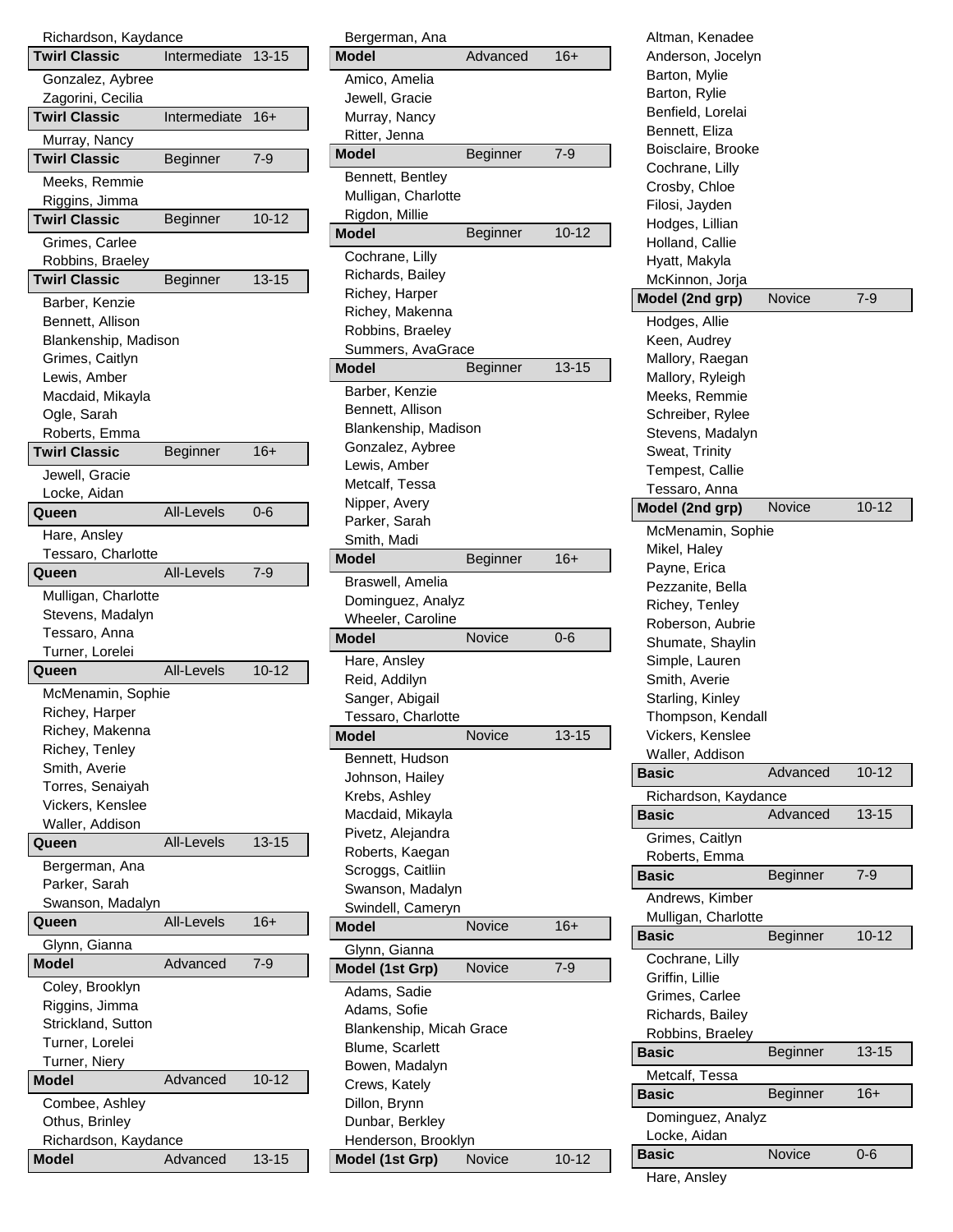| Reid, Addilyn            |        |           |
|--------------------------|--------|-----------|
| Sanger, Abigail          |        |           |
| Tessaro, Charlotte       |        |           |
| Basic                    | Novice | $13 - 15$ |
| Barnes, Gabriella        |        |           |
| Bennett, Hudson          |        |           |
| Cope, Kalena             |        |           |
| Girdwood, Leah           |        |           |
| Golden, Ivy              |        |           |
| Johnson, Hailey          |        |           |
| Krebs, Ashley            |        |           |
| Pivetz, Alejandra        |        |           |
| Stewart, Jenna           |        |           |
| Sullivan, Emilie         |        |           |
| Swanson, Madalyn         |        |           |
| Swindell, Cameryn        |        |           |
| <b>Basic</b>             | Novice | 16+       |
| Harris, Dayna            |        |           |
| <b>Basic (1st Grp)</b>   | Novice | 7-9       |
| Adams, Sadie             |        |           |
| Adams, Sofie             |        |           |
| Andrews, Kimber          |        |           |
| Blankenship, Micah Grace |        |           |
| <b>Blume, Scarlett</b>   |        |           |
| Bowen, Madalyn           |        |           |
| Crews, Kately            |        |           |
| Dillon, Brynn            |        |           |
| Dunbar, Berkley          |        |           |
| Henderson, Brooklyn      |        |           |
| <b>Basic (1st Grp)</b>   | Novice | $10 - 12$ |
| Acevedo, Alina           |        |           |
| Altman, Kenadee          |        |           |
| Anderson, Jocelyn        |        |           |
| Barton, Mylie            |        |           |
| Barton, Rylie            |        |           |
| Bennett, Eliza           |        |           |
| Boisclaire, Brooke       |        |           |
| Cochrane, Lilly          |        |           |
| Corley, Chloe            |        |           |
| Crosby, Ashlyn           |        |           |
| Crosby, Chloe            |        |           |
| Filosi, Jayden           |        |           |
| <b>Basic (2nd Grp)</b>   | Novice | 7-9       |
| Hodges, Allie            |        |           |
| Keen, Audrey             |        |           |
| Mallory, Raegan          |        |           |
| Mallory, Ryleigh         |        |           |
| Meeks, Remmie            |        |           |
| Schreiber, Rylee         |        |           |
| Stevens, Madalyn         |        |           |
| Sweat, Trinity           |        |           |
| Tempest, Callie          |        |           |
| Tessaro, Anna            |        |           |
| <b>Basic (2nd Grp)</b>   | Novice | 10-12     |
| Hodges, Lillian          |        |           |
| Holland, Callie          |        |           |
| Hyatt, Makyla            |        |           |
| McKinnon, Jorja          |        |           |
| McMenamin, Sophie        |        |           |
| Nassar, Aubree           |        |           |

| O'Connell, Braelynn                 |               |           |
|-------------------------------------|---------------|-----------|
| Payne, Erica                        |               |           |
| Pezzanite, Bella                    |               |           |
| Richey, Harper                      |               |           |
| Richey, Makenna                     |               |           |
| Richey, Tenley                      |               |           |
| <b>Basic (3rd Gro)</b>              | Novice        | $10 - 12$ |
| Roberson, Aubrie                    |               |           |
| Shumate, Shaylin                    |               |           |
| Simple, Lauren                      |               |           |
| Smith, Averie                       |               |           |
| Starling, Kinley                    |               |           |
| Theroux, Alison                     |               |           |
| Thompson, Kendall                   |               |           |
| Vickers, Kenslee                    |               |           |
| Waller, Addison                     |               |           |
| Wilson, Riley                       |               |           |
| <b>Military</b>                     | Advanced      | $10 - 12$ |
| Richardson, Kaydance                |               |           |
| <b>Military</b>                     | Advanced      | $13 - 15$ |
| Grimes, Caitlyn                     |               |           |
| Roberts, Emma                       |               |           |
| <b>Military</b>                     | Beginner      | $7 - 9$   |
| Mulligan, Charlotte                 |               |           |
| <b>Military</b>                     | Beginner      | 10-12     |
| Griffin, Lillie                     |               |           |
| Grimes, Carlee                      |               |           |
| Richards, Bailey                    |               |           |
| Robbins, Braeley                    |               |           |
|                                     |               |           |
|                                     |               |           |
| <b>Military</b>                     | Beginner      | 13-15     |
| Metcalf, Tessa                      |               |           |
| <b>Military</b>                     | Beginner      | 16+       |
| Dominguez, Analyz                   |               |           |
| Locke, Aidan                        |               |           |
| <b>Military</b>                     | Novice        | $0 - 6$   |
| Sanger, Abigail                     |               |           |
| <b>Military</b>                     | Novice        | $7 - 9$   |
| Adams, Sadie                        |               |           |
| Adams, Sofie                        |               |           |
| Bowen, Madalyn                      |               |           |
| Dillon, Brynn                       |               |           |
| Henderson, Brooklyn                 |               |           |
| Keen, Audrey                        |               |           |
| Mallory, Raegan                     |               |           |
| Mallory, Ryleigh                    |               |           |
| Schreiber, Rylee                    |               |           |
| Stevens, Madalyn                    |               |           |
| <b>Military</b>                     | <b>Novice</b> | $13 - 15$ |
| Barnes, Gabriella                   |               |           |
| Cope, Kalena                        |               |           |
| Girdwood, Leah                      |               |           |
| Golden, Ivy                         |               |           |
| Johnson, Hailey                     |               |           |
| Scroggs, Caitliin                   |               |           |
| Stewart, Jenna                      |               |           |
| <b>Military</b>                     | Novice        | $16+$     |
| Harris, Dayna<br>Military (1st Grp) | Novice        | $10 - 12$ |

Acevedo, Alina

| Anderson, Jocelyn<br>Bennett, Eliza<br>Corley, Chloe<br>Crosby, Ashlyn<br>Crosby, Chloe<br>McKinnon, Jorja<br>McMenamin, Sophie<br>O'Connell, Braelynn<br>Payne, Erica |              |           |
|------------------------------------------------------------------------------------------------------------------------------------------------------------------------|--------------|-----------|
| Military (2nd Grp)                                                                                                                                                     | Novice       | $10 - 12$ |
| Pezzanite, Bella                                                                                                                                                       |              |           |
| Richey, Harper                                                                                                                                                         |              |           |
| Richey, Makenna                                                                                                                                                        |              |           |
| Richey, Tenley                                                                                                                                                         |              |           |
| Roberson, Aubrie                                                                                                                                                       |              |           |
| Simple, Lauren                                                                                                                                                         |              |           |
| Theroux, Alison                                                                                                                                                        |              |           |
| Waller, Addison                                                                                                                                                        |              |           |
| Wilson, Riley                                                                                                                                                          |              |           |
| <b>X-Strut</b>                                                                                                                                                         | Advanced     | $7-9$     |
| Coley, Brooklyn                                                                                                                                                        |              |           |
| Turner, Lorelei                                                                                                                                                        |              |           |
| X-Strut                                                                                                                                                                | Advanced     | 16+       |
| Stewart, Anya                                                                                                                                                          |              |           |
| <b>X-Strut</b>                                                                                                                                                         | Intermediate | 7-9       |
| Strickland, Sutton                                                                                                                                                     |              |           |
| Turner, Niery                                                                                                                                                          |              |           |
| X-Strut                                                                                                                                                                | Intermediate | $10 - 12$ |
| Richardson, Kaydance                                                                                                                                                   |              |           |
| Summers, AvaGrace                                                                                                                                                      |              |           |
| <b>X-Strut</b>                                                                                                                                                         | Intermediate | $13 - 15$ |
| Bergerman, Ana                                                                                                                                                         |              |           |
| Carruthers, Paige<br>Parker, Sarah<br>Zagorini, Cecilia                                                                                                                |              |           |
| X-Strut                                                                                                                                                                | Intermediate | 16+       |
| Amico, Amelia                                                                                                                                                          |              |           |
| Jewell, Gracie                                                                                                                                                         |              |           |
| Massey, Mi'Khia                                                                                                                                                        |              |           |
| Murray, Nancy                                                                                                                                                          |              |           |
| Olivier, Jaiden                                                                                                                                                        |              |           |
| Ritter, Jenna                                                                                                                                                          |              |           |
| Wheeler, Caroline                                                                                                                                                      |              |           |
| X-Strut                                                                                                                                                                | Beginner     | $7 - 9$   |
| Rigdon, Millie                                                                                                                                                         |              |           |
|                                                                                                                                                                        |              |           |
| Riggins, Jimma                                                                                                                                                         |              |           |
| X-Strut                                                                                                                                                                | Beginner     | $10 - 12$ |
| Cochrane, Lilly                                                                                                                                                        |              |           |
| Robbins, Braeley                                                                                                                                                       |              |           |
| Starling, Kinley                                                                                                                                                       |              |           |
| Williams, Ava Lynn                                                                                                                                                     |              |           |
| X-Strut                                                                                                                                                                | Beginner     | $13 - 15$ |
| Bennett, Allison                                                                                                                                                       |              |           |
| Gonzalez, Aybree                                                                                                                                                       |              |           |
| Haddock, Addison                                                                                                                                                       |              |           |
| McClusky, Kylie                                                                                                                                                        |              |           |
| Metcalf, Tessa                                                                                                                                                         |              |           |
| Nipper, Avery<br>Ogle, Sarah                                                                                                                                           |              |           |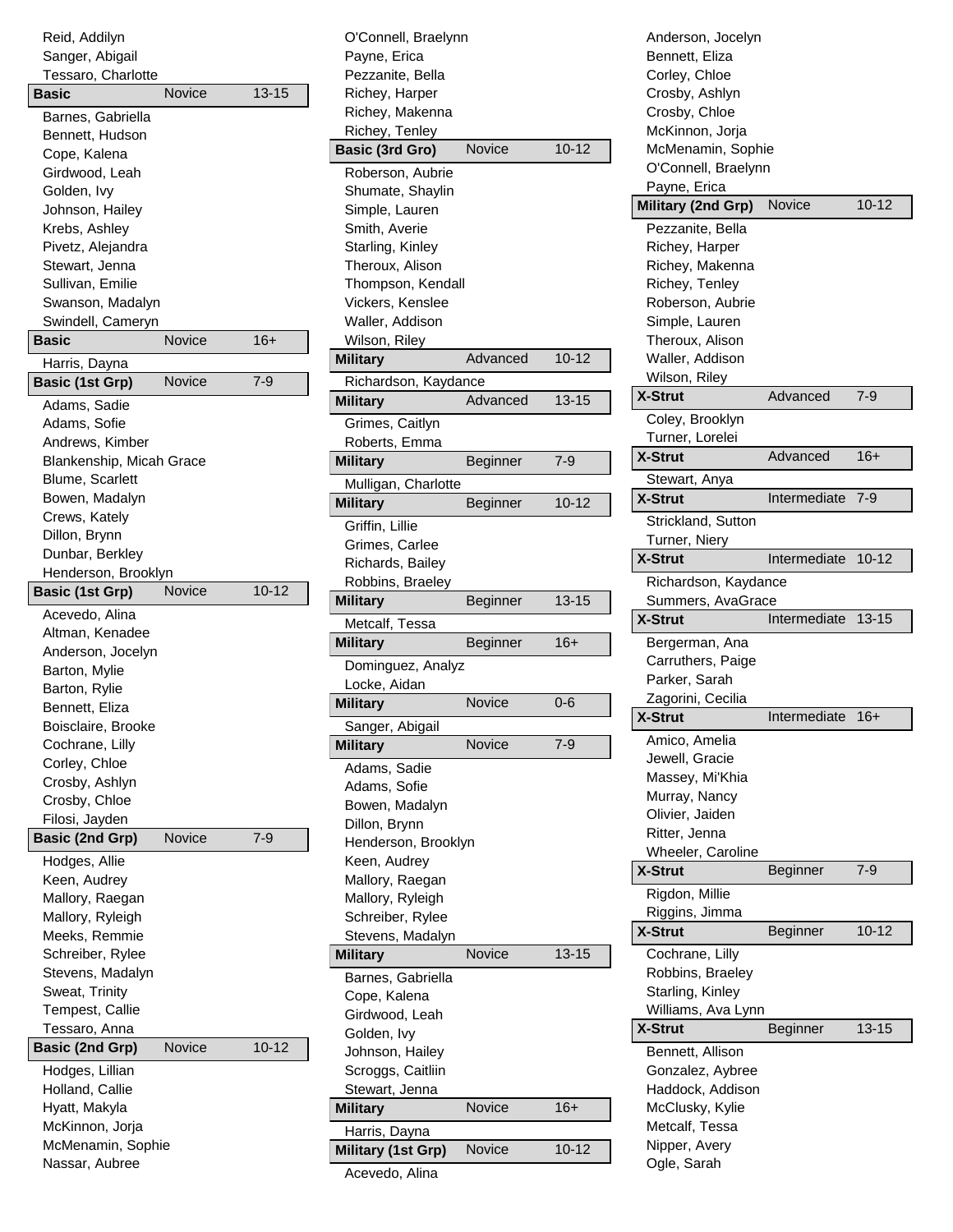| Roberts, Emma<br>Smith, Madi |                 |           |
|------------------------------|-----------------|-----------|
| <b>X-Strut</b>               | <b>Beginner</b> | 16+       |
| Braswell, Amelia             |                 |           |
| Dinkins, Kiersten            |                 |           |
| X-Strut                      | Novice          | $0 - 6$   |
| Sanger, Abigail              |                 |           |
| <b>X-Strut</b>               | Novice          | 7-9       |
| Bennett, Bentley             |                 |           |
| Blankenship, Micah Grace     |                 |           |
| Bowen, Madalyn               |                 |           |
| Keen, Audrey                 |                 |           |
| Meeks, Remmie                |                 |           |
| Schreiber, Rylee             |                 |           |
| <b>X-Strut</b>               | Novice          | $13 - 15$ |
| Bennett, Hudson              |                 |           |
| Grimes, Caitlyn              |                 |           |
| Lewis, Amber                 |                 |           |
| Macdaid, Mikayla             |                 |           |
| Nipper, Avery                |                 |           |
| Pivetz, Alejandra            |                 |           |
| Roberts, Kaegan              |                 |           |
| Sluski, Katie                |                 |           |
| Stephens, Abigail            |                 |           |
| Swanson, Madalyn             |                 |           |
| <b>X-Strut</b>               | Novice          | 16+       |
| Glynn, Gianna                |                 |           |
| Locke, Aidan                 |                 |           |
| X-Strut (1st Grp)            | Novice          | $10 - 12$ |
| Benfield, Lorelai            |                 |           |
| Bennett, Eliza               |                 |           |
| Cochrane, Lilly              |                 |           |
| Corley, Chloe                |                 |           |
| Filosi, Jayden               |                 |           |
| Griffin, Lillie              |                 |           |
| Grimes. Carlee               |                 |           |
| X-Strut (2nd Grp)            | Novice          | $10 - 12$ |
| McKinnon, Jorja              |                 |           |
| Mikel, Haley                 |                 |           |
| Othus, Brinley               |                 |           |
| Roberson, Alexandra          |                 |           |
| Roberson, Aubrie             |                 |           |
| Smith, Averie                |                 |           |
| Starling, Kinley             |                 |           |
| Wilson, Riley                |                 |           |
| Solo                         | Advanced        | 7-9       |
| Coley, Brooklyn              |                 |           |
| Turner, Lorelei              |                 |           |
| Solo                         | Advanced        | $13 - 15$ |
| McAmis, Amelia               |                 |           |
| Solo                         | Advanced        | 16+       |
|                              |                 |           |
| Martin, Zoe                  |                 |           |
| Stewart, Anya<br>Solo        | Intermediate    | 7-9       |
|                              |                 |           |
| Strickland, Sutton           |                 |           |
| Turner, Niery                | Intermediate    | $10 - 12$ |
| Solo                         |                 |           |
| Richardson, Kaydance         |                 |           |

Summers, AvaGrace

| Solo                                | Intermediate  | $13 - 15$ |
|-------------------------------------|---------------|-----------|
| Bergerman, Ana                      |               |           |
| Bryan, Taylor                       |               |           |
| Carruthers, Paige                   |               |           |
| Gonzalez, Aybree                    |               |           |
| Zagorini, Cecilia                   |               |           |
| Solo                                | Intermediate  | 16+       |
| Massey, Mi'Khia                     |               |           |
| Murray, Nancy                       |               |           |
| Olivier, Jaiden                     |               |           |
| Ritter, Jenna                       |               |           |
| Solo                                | Beginner      | 7-9       |
| Bennett, Bentley                    |               |           |
| Rigdon, Millie                      |               |           |
| Riggins, Jimma                      |               |           |
| Sweat, Trinity                      |               |           |
| Solo                                | Beginner      | 10-12     |
| Benfield, Lorelai                   |               |           |
| Cochrane, Lilly                     |               |           |
| Combee, Ashley                      |               |           |
| Griffin, Lillie                     |               |           |
| Holland, Callie                     |               |           |
| Mikel, Haley                        |               |           |
| Othus, Brinley                      |               |           |
| Richards, Bailey                    |               |           |
| Robbins, Braeley                    |               |           |
| Williams, Ava Lynn                  |               |           |
| Solo                                | Beginner      | $16+$     |
| Amico, Amelia                       |               |           |
| Braswell, Amelia                    |               |           |
| Dinkins, Kiersten                   |               |           |
| Dominguez, Analyz<br>Gonzalez, Erin |               |           |
| Jewell, Gracie                      |               |           |
| Locke, Aidan                        |               |           |
| <b>Wheeler, Caroline</b>            |               |           |
| Solo                                | Novice        | 0-6       |
| Hare, Ansley                        |               |           |
| Reid, Addilyn                       |               |           |
| Sanger, Abigail                     |               |           |
| Solo                                | Novice        | $16+$     |
| Glynn, Gianna                       |               |           |
| Solo (1st Grp)                      | Beginner      | 13-15     |
| Barber, Kenzie                      |               |           |
| Bennett, Allison                    |               |           |
| Blankenship, Madison                |               |           |
| Griffis, Lyndee                     |               |           |
| Grimes, Caitlyn                     |               |           |
| Haddock, Addison                    |               |           |
| Hart, Marissa                       |               |           |
| Lewis, Amber                        |               |           |
| Macdaid, Mikayla                    |               |           |
|                                     |               |           |
| McClusky, Kylie                     |               |           |
| Metcalf, Tessa                      |               |           |
| Solo (1st Grp)                      | <b>Novice</b> | 7-9       |
|                                     |               |           |
| Adams, Sadie                        |               |           |
| Adams, Sofie<br>Barry, Makenzie     |               |           |
| Blankenship, Micah Grace            |               |           |

| Bowen, Madalyn                      |          |           |
|-------------------------------------|----------|-----------|
| Crews, Kately                       |          |           |
| Dillon, Brynn                       |          |           |
| Dunbar, Berkley                     |          |           |
| Henderson, Brooklyn                 |          |           |
| Hodges, Allie                       |          |           |
| Solo (1st Grp)                      | Novice   | $10 - 12$ |
| Altman, Kenadee                     |          |           |
| Anderson, Jocelyn                   |          |           |
| Barton, Mylie                       |          |           |
| Barton, Rylie                       |          |           |
| Bennett, Eliza                      |          |           |
| Boisclaire, Brooke                  |          |           |
| Cochrane, Lilly                     |          |           |
| Corley, Chloe                       |          |           |
| Crosby, Ashlyn                      |          |           |
| Crosby, Chloe                       |          |           |
| Filosi, Jayden                      |          |           |
| Grimes, Carlee                      |          |           |
| Solo (1st Grp)                      | Novice   | $13 - 15$ |
| Barnes, Gabriella                   |          |           |
| Bennett, Hudson                     |          |           |
| Cope, Kalena                        |          |           |
| Girdwood, Leah                      |          |           |
| Golden, Ivy                         |          |           |
| Griffis, Lyndee                     |          |           |
| Hart, Marissa                       |          |           |
| Johnson, Hailey                     |          |           |
| Krebs, Ashley                       |          |           |
| Solo (2nd Grp)                      | Beginner | $13 - 15$ |
|                                     |          |           |
| Ogle, Sarah                         |          |           |
| Parker, Sarah                       |          |           |
| Roberts, Emma                       |          |           |
| Shaw, Summer                        |          |           |
| Sluski, Katie                       |          |           |
| Smith, Madi                         |          |           |
| Stephens, Abigail                   |          |           |
| Swanson, Madalyn                    |          |           |
| Swindell, Cameryn                   |          |           |
| Wright, Ambree                      |          |           |
| Solo (2nd Grp)                      | Novice   | $7-9$     |
| Keen, Audrey                        |          |           |
| Mallory, Raegan                     |          |           |
| Mallory, Ryleigh                    |          |           |
| Meeks, Remmie                       |          |           |
| Mulligan, Charlotte                 |          |           |
| Schreiber, Rylee                    |          |           |
| Stevens, Madalyn                    |          |           |
| Sweat, Trinity                      |          |           |
| Tempest, Callie                     |          |           |
| Tomassian, Amy                      |          |           |
| Solo (2nd Grp)                      | Novice   | 10-12     |
| Hodges, Lillian                     |          |           |
| Holland, Callie                     |          |           |
| Hyatt, Makyla                       |          |           |
| McKinnon, Jorja                     |          |           |
| McMenamin, Sophie                   |          |           |
| Nassar, Aubree                      |          |           |
| O'Connell, Braelynn<br>Payne, Erica |          |           |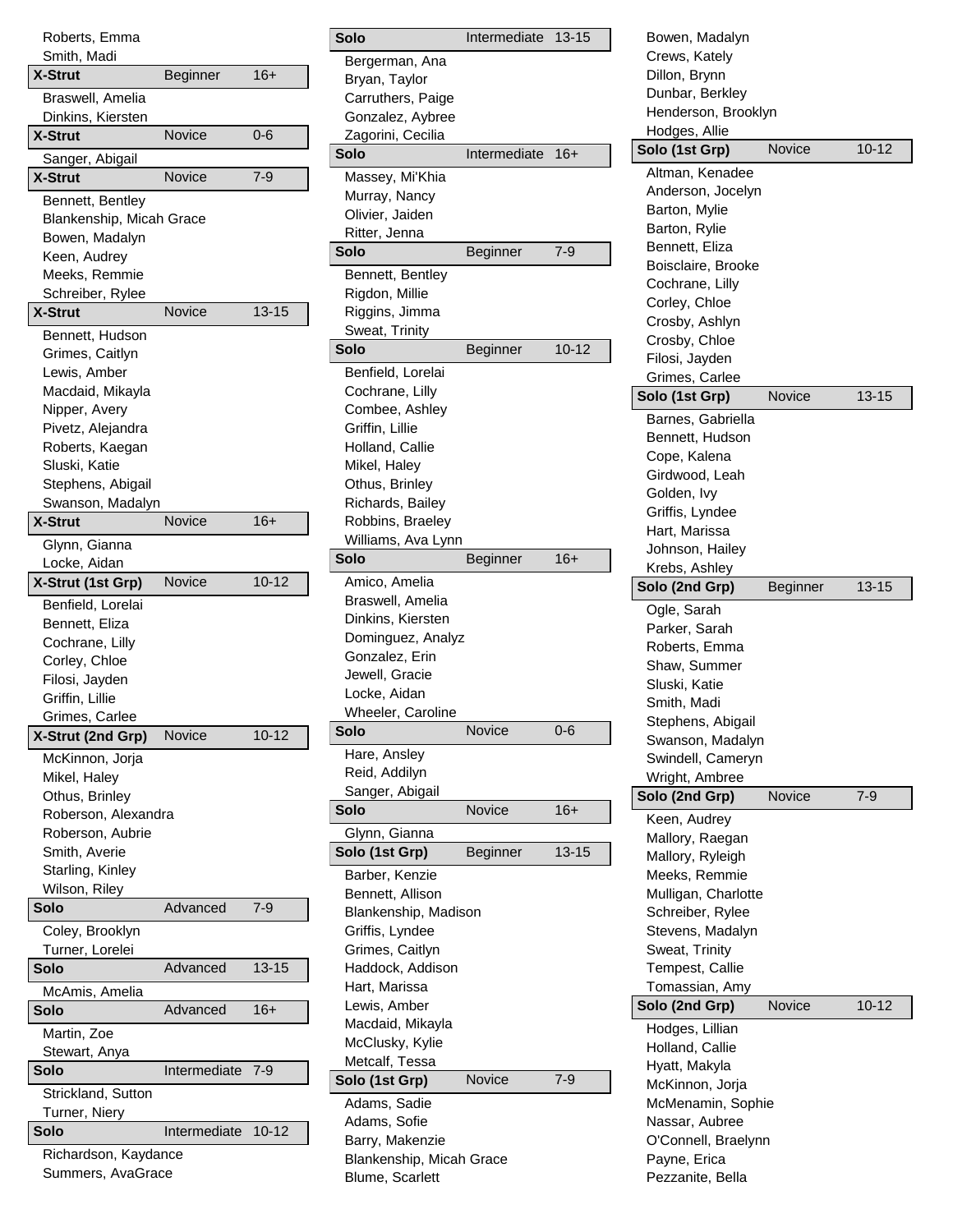| Richey, Harper                      |                   |           |
|-------------------------------------|-------------------|-----------|
| Richey, Makenna                     |                   |           |
| Richey, Tenley                      |                   |           |
| Solo (2nd Grp)                      | Novice            | 13-15     |
| Macdaid, Mikayla                    |                   |           |
| Nipper, Avery                       |                   |           |
| Pivetz, Alejandra                   |                   |           |
| Roberts, Kaegan                     |                   |           |
| Scroggs, Caitliin                   |                   |           |
| Shaw, Summer                        |                   |           |
| Stewart, Jenna                      |                   |           |
| Sullivan, Emilie                    |                   |           |
| Swanson, Madalyn                    |                   |           |
| Swindell, Cameryn                   |                   |           |
| Solo (3rd Grp)                      | Novice            | $10 - 12$ |
|                                     |                   |           |
| Roberson, Alexandra                 |                   |           |
| Roberson, Aubrie                    |                   |           |
| Shumate, Shaylin                    |                   |           |
| Simple, Lauren                      |                   |           |
| Smith, Averie                       |                   |           |
| Starling, Kinley                    |                   |           |
| Theroux, Alison                     |                   |           |
| Thompson, Kendall                   |                   |           |
| Vickers, Kenslee                    |                   |           |
| Waller, Addison                     |                   |           |
| Wilson, Riley                       |                   |           |
| 1st Solo                            | All-Levels        | $0 - 6$   |
| Hare, Ansley                        |                   |           |
| <b>1st Solo</b>                     | <b>All-Levels</b> | 7-9       |
|                                     |                   |           |
| Barry, Makenzie                     |                   |           |
|                                     |                   |           |
| Crews, Kately                       |                   |           |
| Dunbar, Berkley                     |                   |           |
| Hodges, Allie                       |                   |           |
| Stevens, Madalyn                    |                   |           |
| Tempest, Callie                     |                   |           |
| <b>1st Solo</b>                     | <b>All-Levels</b> | $10 - 12$ |
|                                     |                   |           |
| Altman, Kenadee                     |                   |           |
| Barton, Mylie                       |                   |           |
| Barton, Rylie                       |                   |           |
| Boisclaire, Brooke                  |                   |           |
| Crosby, Chloe                       |                   |           |
| Hodges, Lillian                     |                   |           |
| Hyatt, Makyla                       |                   |           |
| Nassar, Aubree                      |                   |           |
| Shumate, Shaylin                    |                   |           |
| Theroux, Alison                     |                   |           |
| Thompson, Kendall                   |                   |           |
| 1st Solo                            | <b>All-Levels</b> | 13-15     |
| Girdwood, Leah                      |                   |           |
| Golden, Ivy                         |                   |           |
| 2-Baton                             | Advanced          | $7 - 9$   |
| Turner, Lorelei                     |                   |           |
| 2-Baton                             | Advanced          | 13-15     |
|                                     |                   |           |
| McAmis, Amelia                      |                   |           |
| 2-Baton                             | Advanced          | 16+       |
| Goodridge, Meagann                  |                   |           |
| Stewart, Anya                       |                   |           |
| Stoeber, Elizabeth<br>Wolfe, Taylor |                   |           |

| 2-Baton                             | Intermediate | 7-9       |
|-------------------------------------|--------------|-----------|
| Coley, Brooklyn                     |              |           |
| Riggins, Jimma                      |              |           |
| Strickland, Sutton                  |              |           |
| Turner, Niery                       |              |           |
| 2-Baton                             | Intermediate | $10 - 12$ |
| Richardson, Kaydance                |              |           |
| 2-Baton                             | Intermediate | $13 - 15$ |
| Bergerman, Ana                      |              |           |
| Bryan, Taylor                       |              |           |
| 2-Baton                             | Intermediate | 16+       |
| Martin, Zoe                         |              |           |
| Murray, Nancy                       |              |           |
| Olivier, Jaiden                     |              |           |
| 2-Baton                             | Beginner     | 7-9       |
| Riggins, Jimma                      |              |           |
| 2-Baton                             | Beginner     | $10 - 12$ |
| Cochrane, Lilly                     |              |           |
| Robbins, Braeley                    |              |           |
| 2-Baton                             | Beginner     | $13 - 15$ |
| Bennett, Allison                    |              |           |
| Blankenship, Madison                |              |           |
| Grimes, Caitlyn                     |              |           |
| Hart, Marissa                       |              |           |
| Lewis, Amber                        |              |           |
| McClusky, Kylie                     |              |           |
| Ogle, Sarah                         |              |           |
| Roberts, Emma                       |              |           |
| Shaw, Summer                        |              |           |
| Wright, Ambree                      |              |           |
| Zagorini, Cecilia                   |              | $16+$     |
| 2-Baton                             | Beginner     |           |
| Dinkins, Kiersten                   |              |           |
| Gonzalez, Erin                      |              |           |
| Jewell, Gracie                      |              |           |
| Locke, Aidan<br>Massey, Mi'Khia     |              |           |
| Wheeler, Caroline                   |              |           |
| 2-Baton                             | Novice       | $7 - 9$   |
|                                     |              |           |
| Henderson, Brooklyn<br>Keen, Audrey |              |           |
| Meeks, Remmie                       |              |           |
| Mulligan, Charlotte                 |              |           |
| Rigdon, Millie                      |              |           |
| Schreiber, Rylee                    |              |           |
| 2-Baton                             | Novice       | $13 - 15$ |
| Barber, Kenzie                      |              |           |
| Barnes, Gabriella                   |              |           |
| Hart, Marissa                       |              |           |
|                                     |              |           |
| Johnson, Hailey                     |              |           |
| Macdaid, Mikayla                    |              |           |
| Metcalf, Tessa                      |              |           |
| Roberts, Kaegan                     |              |           |
| Scroggs, Caitliin                   |              |           |
| Shaw, Summer                        |              |           |
| Stephens, Abigail                   |              |           |
| Stewart, Jenna                      |              |           |
| Swanson, Madalyn<br>Wright, Ambree  |              |           |

| 2-Baton              | Novice   | 16+              |
|----------------------|----------|------------------|
| Dominguez, Analyz    |          |                  |
| Glynn, Gianna        |          |                  |
| Gonzalez, Erin       |          |                  |
| 2-Baton (1st Grp)    | Novice   | $10 - 12$        |
| Anderson, Jocelyn    |          |                  |
| Benfield, Lorelai    |          |                  |
| Bennett, Eliza       |          |                  |
| Cochrane, Lilly      |          |                  |
| Filosi, Jayden       |          |                  |
| Griffin, Lillie      |          |                  |
| Grimes, Carlee       |          |                  |
| McKinnon, Jorja      |          |                  |
| McMenamin, Sophie    |          |                  |
| Mikel, Haley         |          |                  |
| 2-Baton (2nd Grp)    | Novice   | $10 - 12$        |
|                      |          |                  |
| O'Connell, Braelynn  |          |                  |
| Othus, Brinley       |          |                  |
| Payne, Erica         |          |                  |
| Starling, Kinley     |          |                  |
| Summers, AvaGrace    |          |                  |
| Vickers, Kenslee     |          |                  |
| Waller, Addison      |          |                  |
| Williams, Ava Lynn   |          |                  |
| Wilson, Riley        |          |                  |
| 3-Baton              | Advanced | $16+$            |
| Goodridge, Meagann   |          |                  |
| Martin, Zoe          |          |                  |
| Olivier, Jaiden      |          |                  |
| Stewart, Anya        |          |                  |
| Wolfe, Taylor        |          |                  |
| 3-Baton              | Beginner | $10 - 12$        |
| Barnes, Ava          |          |                  |
| Richardson, Kaydance |          |                  |
| 3-Baton              | Beginner | $13 - 15$        |
| Bennett, Allison     |          |                  |
| Bergerman, Ana       |          |                  |
| Blankenship, Madison |          |                  |
| Bryan, Taylor        |          |                  |
| Grimes, Caitlyn      |          |                  |
| Lewis, Amber         |          |                  |
| McAmis, Amelia       |          |                  |
| McClusky, Kylie      |          |                  |
| Pivetz, Alejandra    |          |                  |
| Wright, Ambree       |          |                  |
| 3-Baton              | Beginner | $16+$            |
| Dinkins, Kiersten    |          |                  |
| Locke, Aidan         |          |                  |
| Massey, Mi'Khia      |          |                  |
| Murray, Nancy        |          |                  |
| Ritter, Jenna        |          |                  |
| Duet                 | Advanced | $0 - 18$         |
| Turner, Lorelei      |          | Turner, Niery    |
| Turner, Niery        |          | Turner, Lorelei  |
| Duet                 | Beginner | 19-24            |
| Barton, Mylie        |          | Barton, Rylie    |
| Barton, Rylie        |          | Barton, Mylie    |
| Benfield, Lorelai    |          | Rigdon, Millie   |
| Filosi, Jayden       |          | Starling, Kinley |
| Rigdon, Millie       |          | Benfield, Lorel  |
|                      |          |                  |